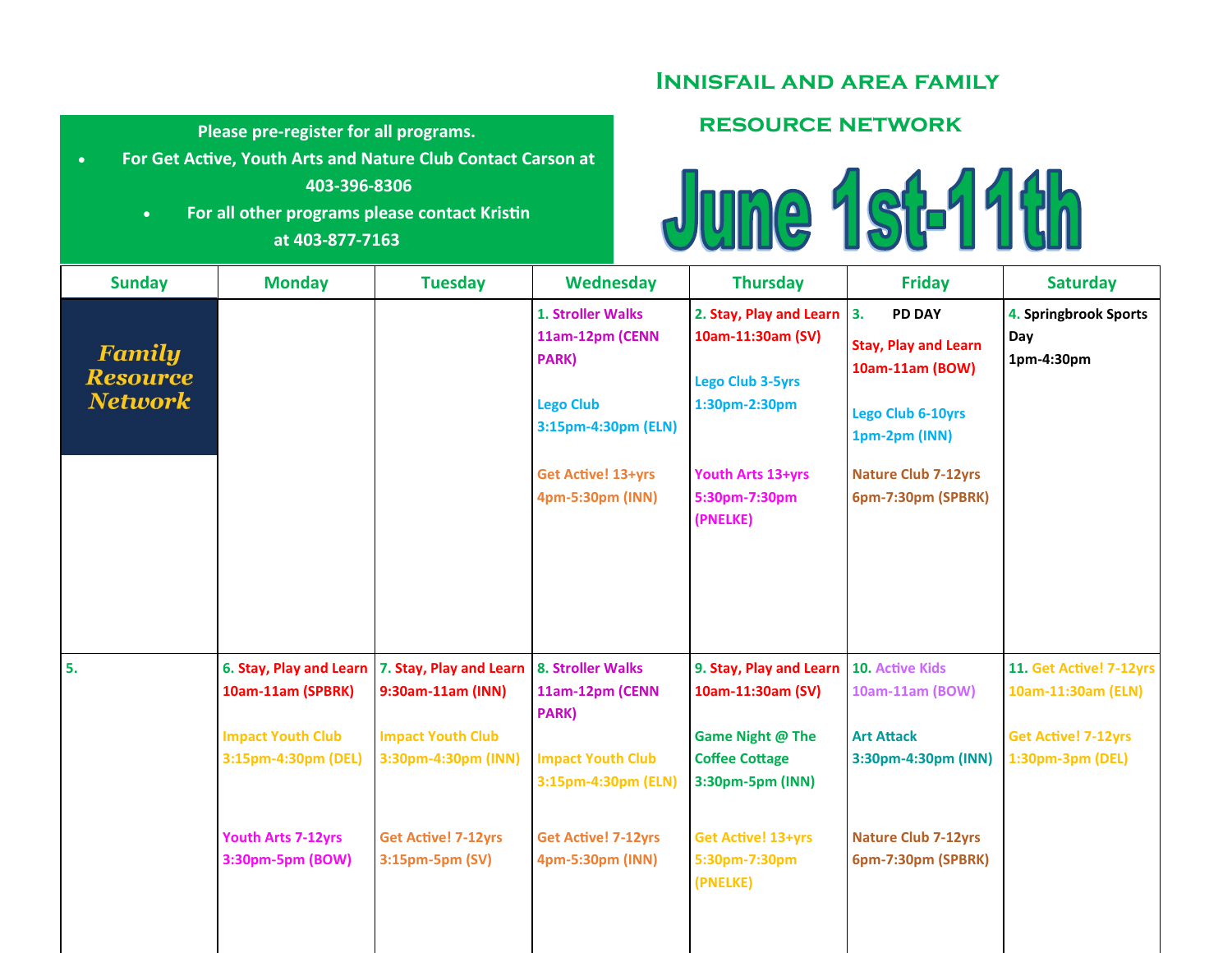#### **Please pre-register for all programs.**

- **For Get Active, Youth Arts and Nature Club Contact Carson at 403-396-8306** 
	- **For all other programs please contact Kristin**

#### **at 403-877-7163**

### **Innisfail and area family**

### **resource network**



| <b>Sunday</b>                     | <b>Monday</b>                                        | <b>Tuesday</b>                                                            | Wednesday                                                    | <b>Thursday</b>                                                          | <b>Friday</b>                                    | <b>Saturday</b>                                                                          |
|-----------------------------------|------------------------------------------------------|---------------------------------------------------------------------------|--------------------------------------------------------------|--------------------------------------------------------------------------|--------------------------------------------------|------------------------------------------------------------------------------------------|
| 12.<br><b>Family</b>              | 13. Impact Youth Club<br>3:15pm-4:30pm (DEL)         | 14. Stay, Play and Learn<br>9:30am-11am (INN)                             | 15. Stroller Walks<br>11am-12pm (CENN<br><b>PARK)</b>        | 16. Stay, Play and Learn<br>10am-11:30am (SV)                            | 17. Stay, Play and Learn<br>10am-11am (BOW)      | 18. Rodeo Parade<br>$10am-11am$                                                          |
| <b>Resource</b><br><b>Network</b> | <b>Creative Masters</b><br>5:30pm-6:30pm<br>(PNELKE) | <b>Impact Youth Club</b><br>3:30pm-4:30pm (INN)                           | <b>Lego Club</b><br>3:15pm-4:30pm (ELN)                      | <b>Lego Club 3-5yrs</b><br>1:30pm-2:30pm                                 | Lego Club 6-10yrs<br>3:30pm-4:30pm               | <b>Bike Rodeo &amp;</b><br><b>BBQ</b><br>12pm-3pm<br>(INN Library<br><b>Parking Lot)</b> |
|                                   | <b>Youth Arts 7-12yrs</b><br>3:30pm-5pm (BOW)        | Get Active! 13+yrs<br>3:30pm-5pm (SV)                                     | Get Active! 13+yrs<br>4pm-5:30pm (INN)                       | Youth Arts 13+yrs<br>5:30pm-7:30pm<br>(PNELKE)                           | <b>Nature Club 7-12yrs</b><br>6pm-7:30pm (SPBRK) |                                                                                          |
| 19.                               | 20. Stay, Play and<br>Learn<br>10am-11am (SPBRK)     | 21. Stay, Play and Learn<br>9:30am-11am (INN)<br><b>Impact Youth Club</b> | <b>22. Stroller Walks</b><br>11am-12pm (CENN<br><b>PARK)</b> | 23. Stay, Play and Learn<br>10am-11:30am (SV)<br><b>Game Night @ FRN</b> | 24.                                              | 25.                                                                                      |
|                                   | <b>Impact Youth Club</b><br>3:15pm-4:30pm (DEL)      | 3:30pm-4:30pm (INN)                                                       | <b>Impact Youth Club</b><br>3:15pm-4:30pm (ELN)              | <b>Office</b><br>3:30pm-5pm (INN)                                        |                                                  |                                                                                          |
|                                   | <b>Youth Arts 7-12yrs</b><br>3:30pm-5pm (BOW)        | <b>Get Active! 7-12yrs</b><br>3:30pm-5pm (SV)                             | <b>Get Active! 7-12yrs</b><br>4pm-5:30pm (INN)               | Get Active! 13+yrs<br>5:30pm-7:30pm<br>(PNELKE)                          | <b>Nature Club 7-12yrs</b><br>6pm-7:30pm (SPBRK) |                                                                                          |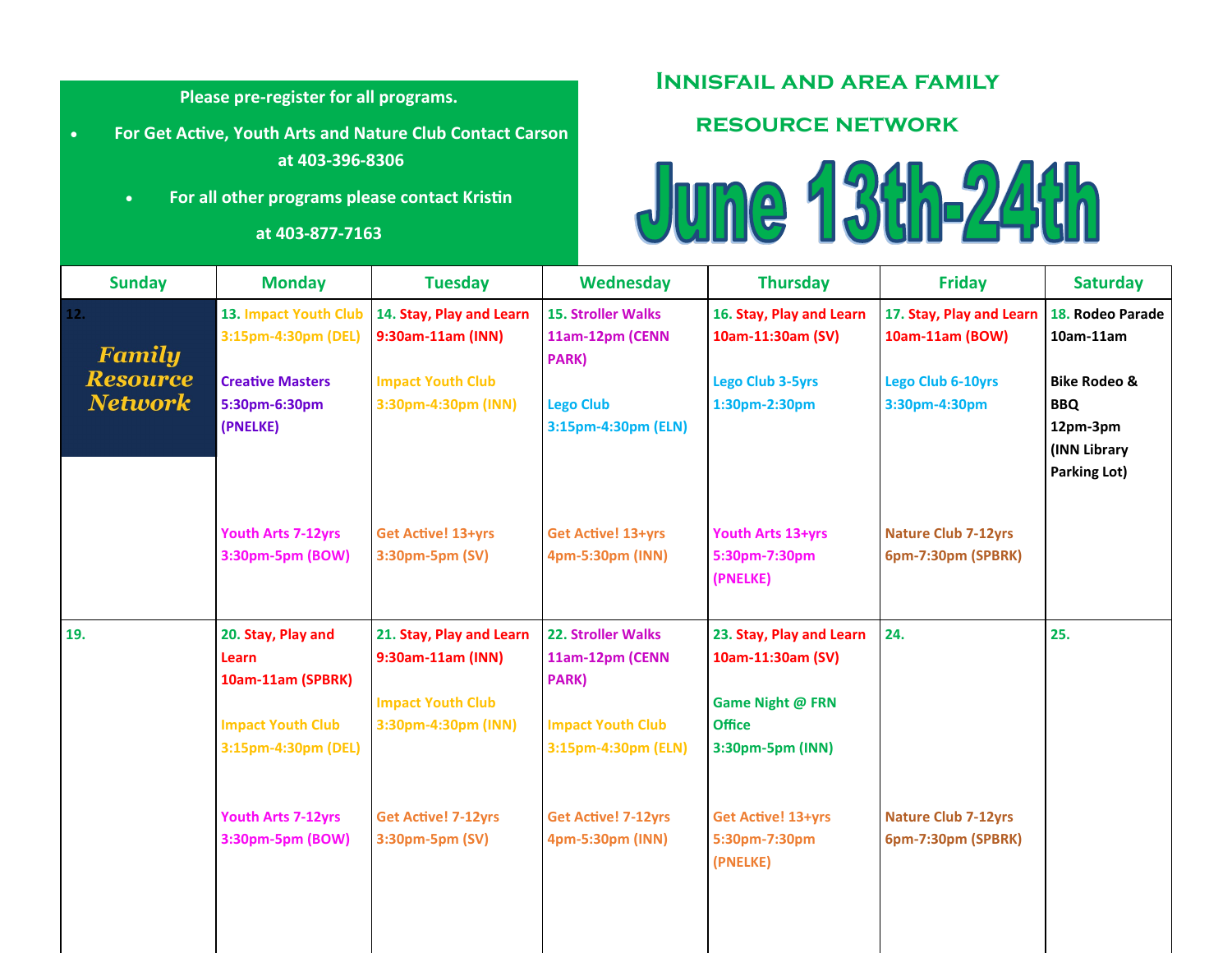## **Locations & Days**

#### Springbrook

**Where: Mynarski Park in Willow Cres** When: Every Other Monday From 10am-11am

### **Pine Lake**

Where: Pine Lake Community Hall 20 36366 Range Rd 252 When: Every Other Monday From 5:30pm-6:30pm

#### **Innisfail**

Where: Centennial Park 5303 50 St When: Every Tuesday From 9:30am-11:00am

### Impact Youth Club (7+ yrs)

Where: Innisfail FRN Office 5035 49th St When: Every Tuesday From 3:30pm-4:30pm

#### Lego Club (6+ yrs)

When: Every Other Friday from 3:30pm-4:30pm Where: FRN Office 5035 49th St

When: Every other Thursday from 1:30pm-2:30pm Where: FRN Office 5035 49 St

### Art Attack (13+yrs)

**When: Every other Friday** Where: FRN Office 5035 49 St

#### Game Nights (12+yrs)

When: Every other Thursday from 3:30pm-5pm Where: FRN Office 5035 49 St and The Coffee Cottage 5112 49 Ave

#### Elnora

#### Impact Youth Club & Lego Club (7+yrs)

**Where: Elnora Legion 4th Ave** When: Every Wednesday From 3:15pm-4:30pm Lego Club will be held the opposite Wednesdays

#### **Delburne**

### **Impact Youth Club (7-12yrs)**

Where: Delburne Community Hall 2034 21st Ave When: Every Monday From 3:15pm-4:30pm **Spruce View** 

Where: Spruce View Community Hall Park 2127 AB-54 When: Every Thursday From 10am-11:30am

#### **Bowden**

Where: Park at the Olde Library Community Center 1700 23 St When: Every Friday From 10am-11am